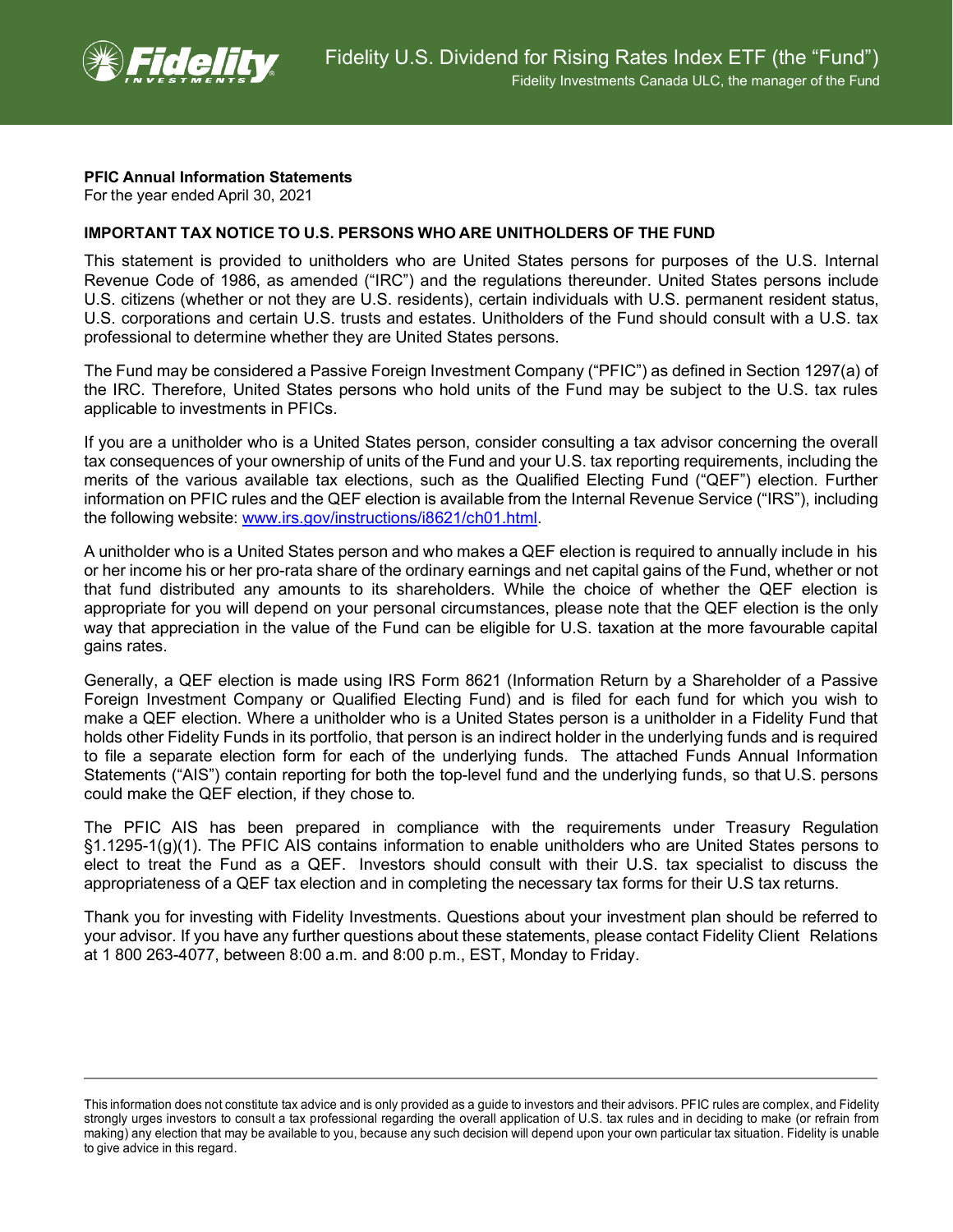

## **PFIC Annual Information Statements (US\$)**

For the Fund's PFIC taxation year ended April 30, 2021

- 1. This Information Statement applies to the PFIC taxation year of Fidelity U.S. Dividend for Rising Rates Index ETF (the "Fund") commencing on May 01, 2020 and ending on April 30, 2021.
- 2. The per-unit, per-day amounts of ordinary earnings and net capital gains of the Fund and it's lower-tier Fund(s) as applicable, for the period specified in paragraph (1) are provided in the table:

| <b>FIDELITY FUND HELD DIRECTLY</b>                         |                                       |                                      | <b>ORDINARY</b><br><b>EARNINGS \$</b>            | <b>NET CAPITAL</b><br><b>GAIN \$</b>         |
|------------------------------------------------------------|---------------------------------------|--------------------------------------|--------------------------------------------------|----------------------------------------------|
| Fidelity U.S. Dividend for Rising Rates Index ETF          |                                       | 0.00046050                           | 0.00000000                                       |                                              |
| <b>FIDELITY LOWER-TIER FUNDS</b><br><b>HELD INDIRECTLY</b> | <b>ORDINARY</b><br><b>EARNINGS \$</b> | <b>NET CAPITAL</b><br><b>GAIN \$</b> | <b>FUND'S U.S. TAX YEAR</b><br><b>COMMENCING</b> | <b>FUND'S U.S. TAX</b><br><b>YEAR ENDING</b> |
| Fidelity U.S. Money Market<br><b>Investment Trust</b>      | 0.00000000                            | 0.00000000                           | May 01, 2020                                     | April 30, 2021                               |

To determine your pro-rata share of the amounts of ordinary earnings and net capital gains of the Fund and each of its lower-tier fund(s) held directly and indirectly, as applicable, multiply the per-unit per-day amounts indicated above by the number of units of the Fund held and the number of days you held the units during the Fund's PFIC taxation year.

Here is an example to illustrate the calculation using the per-unit, per-day factors.

You own 100 units of Fund A from the period May 1, 2020 through October 31, 2020. You purchased an additional 100 units of Fund A on November 1, 2020. You did not sell any units of the Fund at any time during the year. Fund A has a PFIC taxation year end of April 30, 2021.

The Fund's ordinary earnings were \$0.001 per unit, per day.

Result: Your ordinary earnings for 2021 of the directly held fund are  $($0.001 * 183 \text{ days} * 100) + ($0.001 * 180 \text{ days} * 200) = $54.30$ 

Use the same calculation method in the example above, to determine your pro-rata share of the amounts of ordinary earnings and capital gains for any applicable lower-tier Fund(s).